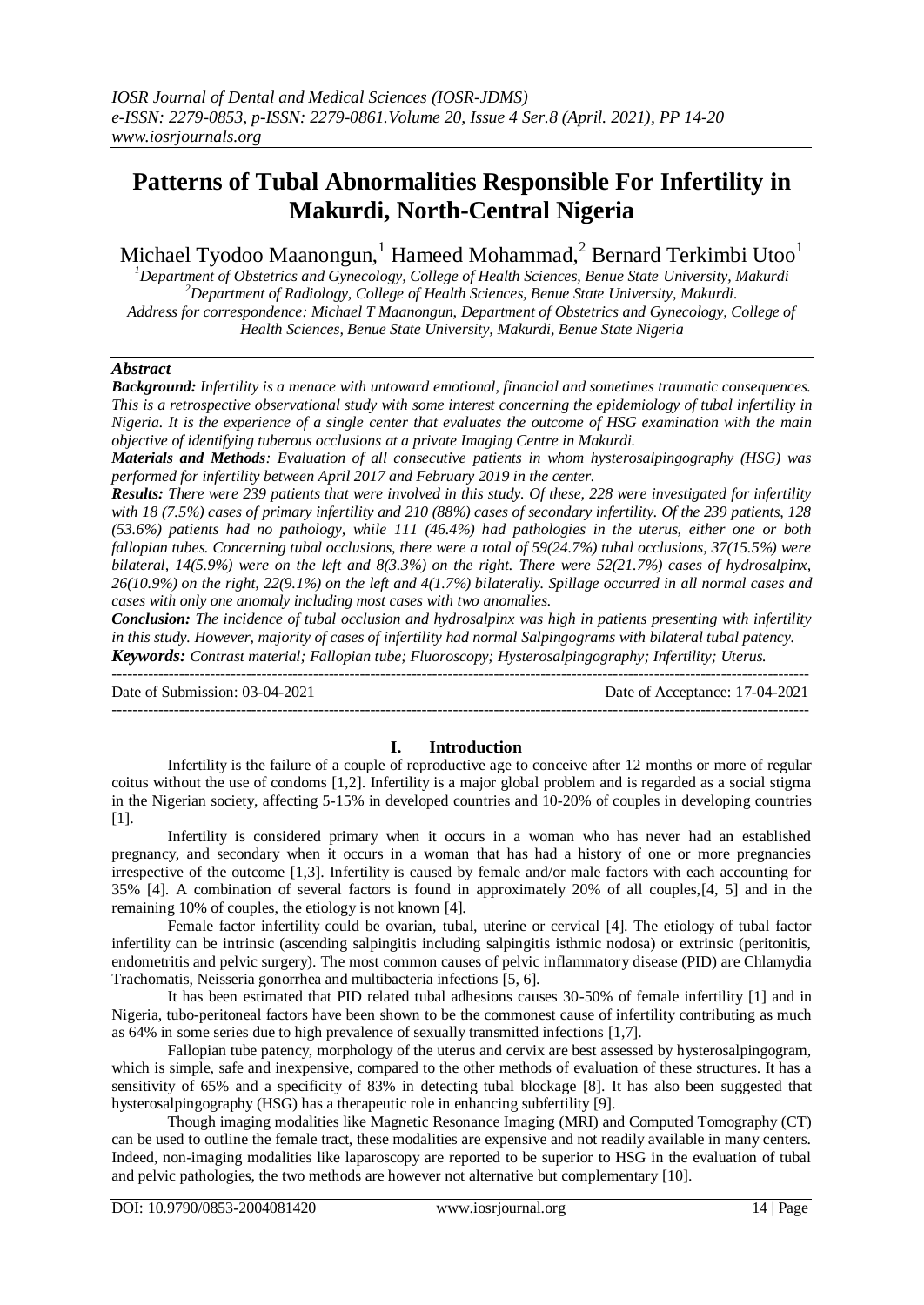The aim of this study was to describe the pattern and structural abnormalities of the uterus and tubes encountered in females with infertility over a 5-year period with the use of HSG in Makurdi north central Nigeria.

#### **Patients and method**

This was a retrospective review of all HSG done at Musafaha Imaging Centre (MIC), Makurdi, Benue State. All patients in whom hysterosalpingogram (HSG) was performed for infertility between April 2017 and February 2019 were included. Demographic data such as age, parity, duration of infertility, indication for investigation were extracted from their request forms. The study was approved by the ethical committee of the Benue State University Teaching Hospital, Makurdi. Most of the patients sent to the MIC for tubal assessment were referred by Gynecologists or family doctors.

#### **HSG examination**

Patients were scheduled between the 7th and 12th day of their menstrual cycle to ensure a thin endometrium, which makes interpretation of the images easier. A preovulatory exam was performed to exclude an early pregnancy. Contraindications, beside pregnancy, included pelvic inflammatory disease, bleeding and severe allergy against iodine contrast agents. The patients were informed of possible complications and an informed consent was obtained before the procedure. An intravenous line is secured prior to the procedure, for resuscitation in case of contrast reaction and injection of Hyoscine-N-butylbromide is administered to relax the tubes and prevent tubal spasm. An antibiotic prophylaxis is administered to prevent pelvic infection.

The procedure was performed using fluoroscopy. The patient was placed in supine position on the fluoroscopy table, and a scout film of the pelvis was acquired to assess for proper positioning, technical factors and radiopaque pelvic lesions. The patient was placed in lithotomy position. Using aseptic technique, the cervix was visualized with the aid of speculum and the anterior lip held with a Volsellum forceps. A matching size Everard Williams or Leech–Wilkinson uterine cannula was inserted into the endocervical canal after sounding the uterus with a uterine sound. Maintaining a seal between the cannula and cervical canal with gentle traction on the Volsellum and pressure on the cannula, 15–20ml of water-soluble contrast medium, urografin 76% (sodium amidotrizoate+meglumineamidotrizoate) was injected slowly into the uterine cavity. The appearance of the uterine cavity and patency of the fallopian tubes were assessed by direct image intensification. Spot films during the phases of early uterine filling, tubal filling and peritoneal spill were taken. A release film was taken to check for the clearance of the contrast from the pelvic cavity, especially if there was hydrosalpinx. For the detection of minor deformities of the uterine cavity, it was essential to obtain the radiographs of the uterus in the true anteroposterior projection, and this was achieved by the cervical traction and oblique positioning of the patient where necessary. All HSG examinations were interpreted by the direct visualization of hard copy images, checking for unilateral and bilateral spillage of contrast medium into the pelvic cavity and abnormalities in the outline of the cervix and uterine cavity, which may suggest uterine anomalies [11].

Scout films (antero-posterior) of the pelvis were obtained to ascertain good radiographic factors settings and also to detect any premorbid condition.

#### **Ethical consideration**

Approval carry out the study was giving by the ethical and research committee of BSUTH.

#### **Data analysis**

Data obtained was entered into and analyzed using SPSS version 20.0 statistical software package. Continuous variables were expressed as mean  $\pm$  standard deviation and chi-square test for categorical variables where appropriate.

#### **II. Results**

There were 239 patients that were involved in this study. Of these, 228 were investigated for infertility while 11were investigated for other conditions like uterine fibroids and scanty menses. Most of the patients 219 (91.7) were married and majority of them were either unemployed (43%) or students (23%). Also, Majority of them 153(64%) had tertiary education and were of the Christian faith 232 (97.1%). [Table 1]

| Tables 1: Socio-demographic |           |            |  |
|-----------------------------|-----------|------------|--|
| <b>Parameter</b>            | Frequency | Percentage |  |
| Age<br>1.                   |           |            |  |
| $15 - 19$                   | $\Omega$  | 0.8        |  |
| $20 - 24$                   |           | 2.1        |  |
| $25 - 29$                   | 30        | 12.5       |  |
| $30 - 34$                   | 112       | 46.9       |  |
| $35 - 39$                   | 82        | 34.3       |  |
| $40 - 44$                   | 8         | 3.4        |  |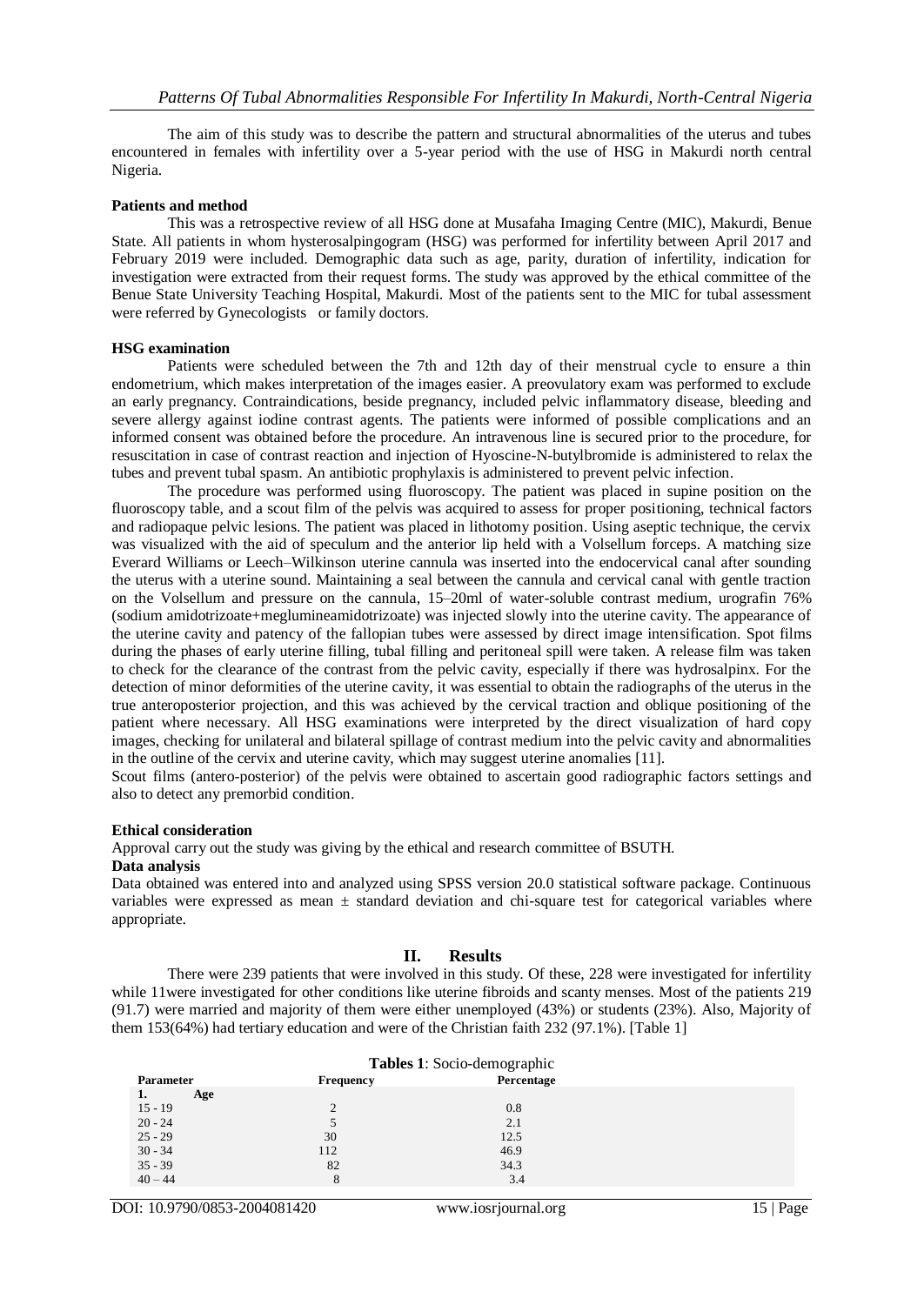| Total                       | 239            | 100     |
|-----------------------------|----------------|---------|
| 2.<br><b>Marital status</b> |                |         |
| Married                     | 219            | 91.7    |
| Single                      | 17             | 7.1     |
| Divorced                    | $\overline{c}$ | 0.8     |
| Cohabiting                  | $\mathbf{1}$   | 0.4     |
| Total                       | 239            | 100     |
| 3.<br>Occupation            |                |         |
| C/Servant                   | 34             | 14.2    |
| <b>Business</b>             | 9              | 3.8     |
| Farming                     | 37             | 15.5    |
| Students                    | 55             | 23.0    |
| Unemployed                  | 104            | 43.5    |
| Total                       | 239            | 100     |
| <b>Educ.</b> Level<br>4.    |                |         |
| Non                         | 16             | 6.7     |
| Primary                     | 29             | 12.1    |
| Secondary                   | 41             | 17.2    |
| Tertiary                    | 153            | 64.0    |
| Total                       | 239            | 100     |
| 5.<br><b>Religion</b>       |                |         |
| Christianity                | 232            | 97.1    |
| Islam                       | 3              | 1.2     |
| Others                      | $\overline{4}$ | 1.7     |
| Total                       | 239            | 100     |
| <b>Ethnicity</b><br>6.      |                |         |
| Igede                       | 5              | 2.1     |
| Idoma                       | 32             | 13.4    |
| Tiv                         | 163            | 68.2    |
| Hausa/Fulani                | 12             | 5.0     |
| Igbo                        | 22             | 9.2     |
| Yoruba                      | $\overline{4}$ | 1.7     |
| Others                      | $\mathbf{1}$   | 0.4     |
| Total                       | 239            | $100\,$ |

There were 18 (7.5%) cases of primary infertility and 210 (88%) cases of secondary infertility. The age range was 18-41 years while the average was 31.5 (±4.8) years. The mean age of primary infertility was 29.5 years while that of secondary infertility was 32.4 years. Majority of the patients were in the age group of 30-34 years. [Table 2]

| <b>Primary</b> | <b>Secondary infertility</b> | Non-fertility               | Total $(\% )$                                                               |
|----------------|------------------------------|-----------------------------|-----------------------------------------------------------------------------|
| Infertility    |                              | indications                 |                                                                             |
|                | 0                            | $\Omega$                    | 2(0.8)                                                                      |
|                |                              |                             | 5(2.1)                                                                      |
|                | 23                           | $\mathcal{D}_{\mathcal{L}}$ | 30(12.5)                                                                    |
|                | 107                          |                             | 112 (46.9)                                                                  |
| 4              | 72                           | 6                           | 82 (34.3)                                                                   |
|                |                              |                             | 8(3.4)                                                                      |
| 18             | 210                          | 11                          | 239 (100)                                                                   |
|                |                              |                             | <b>Table 2:</b> Age distribution and indications for hysterosalping ography |

One hundred and twenty-eight (53.6%) patients had no pathology, while 111 (46.4%) had pathologies in the uterus, either one or both fallopian tubes [Table 3][Figures 1-4]. Of the 11 patients that were investigated for non-fertility indications, 6 (54.5%) were normal, 3(27.3%) had irregular uterine contour and 2(18.2%) had uterine filling defects.

| Table 3: Summary of Pattern of tubal pathology as seen on Hysterosalpingography |  |
|---------------------------------------------------------------------------------|--|
|                                                                                 |  |

| Pathology                      | <b>Number</b> | Percentage |  |
|--------------------------------|---------------|------------|--|
| Bilateral patent(normal) tubes | 128           | 53.6       |  |
| <b>Tubal occlusions</b>        |               |            |  |
| Bilateral tubal occlusion      | 37            | 15.5       |  |
| Right tubal occlusion          | 8             | 3.3        |  |
| Left tubal occlusion           | 14            | 5.9        |  |
| <b>Subtotal</b>                | 59            | 24.7       |  |
| <b>Hydrosalpinx</b>            |               |            |  |
| Right hydrosalpinx             | 26            | 10.9       |  |
| Left hydrosalpinx              | 22            | 9.1        |  |
|                                |               |            |  |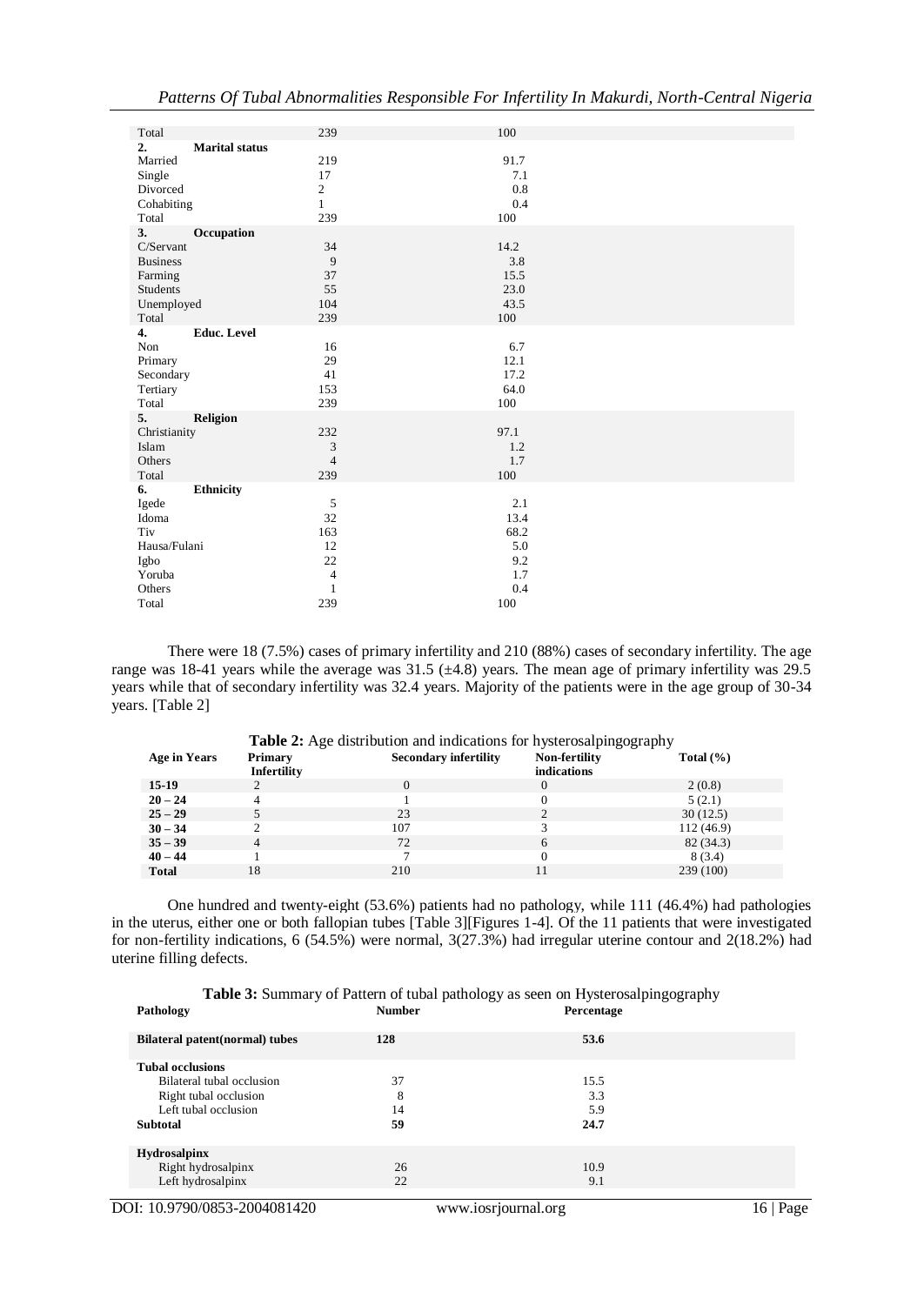| Bilateral hydrosalpinx     | 4                | 1.7             |  |
|----------------------------|------------------|-----------------|--|
| <b>Subtotal</b>            | 52               | 21.7            |  |
| <b>Total</b>               | 239              | 100             |  |
|                            |                  |                 |  |
| <b>Number of anomalies</b> | Spillage present | Spillage absent |  |
| No anomaly                 | 128              | $\theta$        |  |
| Single anomaly             | 59               | $\Omega$        |  |
| Two anomalies              | 57               |                 |  |
| Three anomalies            | 8                |                 |  |
|                            |                  |                 |  |



*Figure 1: Hysterosalpingogram showing normal uterine cavity and bilateral patent tubes*



*Figure 2: Hysterosalpingogram showing a capacious uter5ine cavity which is rounded in shape in keeping with uterine mass lesion, both tubes are not patent. complementary pelvic ultrasound shows multiple uterine fibroids*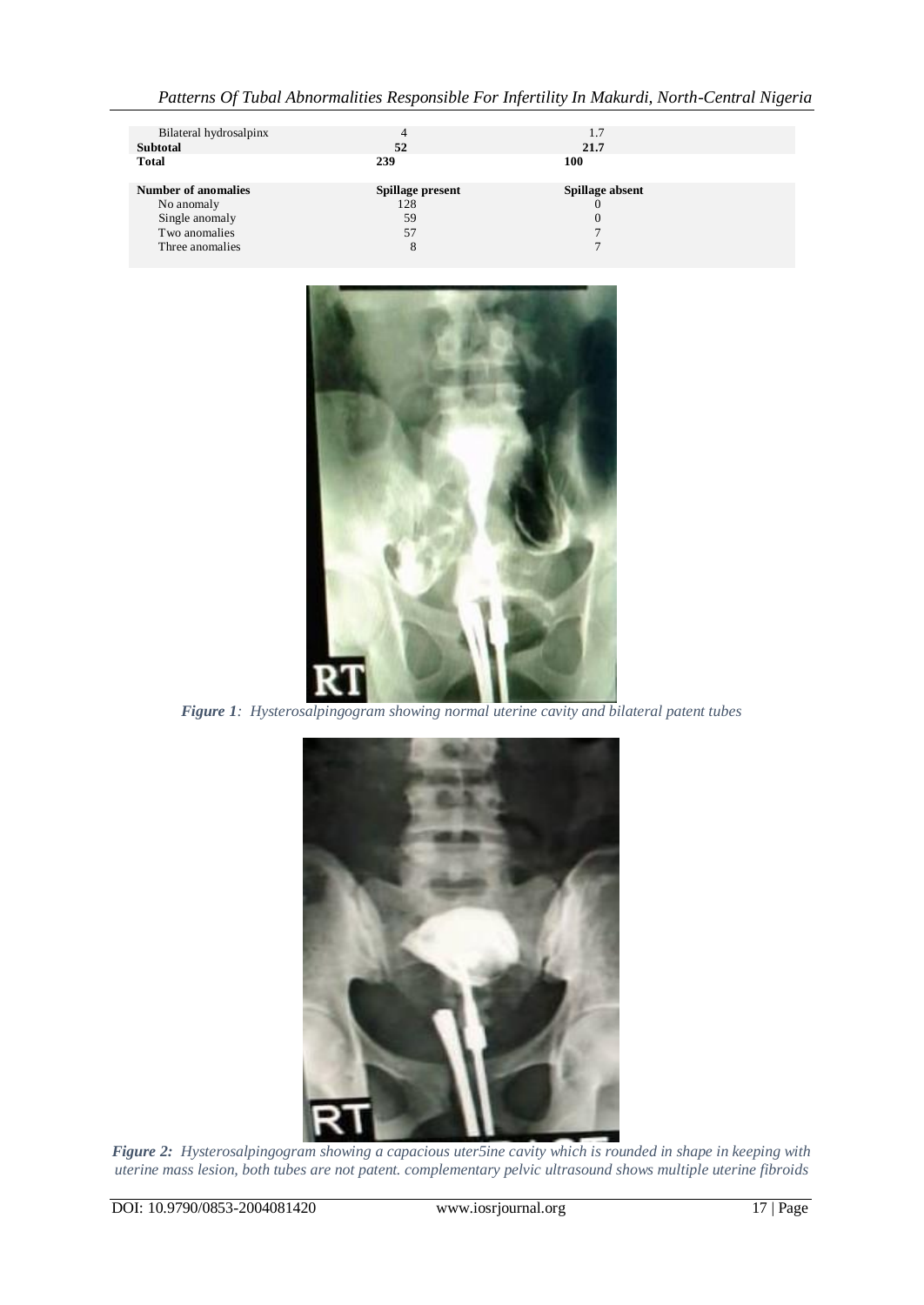

*Figure 3: Hysterosalpingogram shows a normal uterine cavity. Both tubes show contrast loculations in the distal parts in keeping with bilateral hydrosalpinges*



*Figure 4: Hysterosalpingogram shows a uterine cavity which is elongated in appearance. The outline is irregular and both tubes are not patent. the patient has a history of myomectomy*

Concerning tubal occlusions, there were a total of  $59(24.7%)$  tubal occlusions,  $37(15.5%)$  were bilateral, 14(5.9%) were on the left and 8(3.3%) on the right. There were 52(21.7%) cases of hydrosalpinx, 26(10.9%) on the right, 22(9.1%) on the left and 4(1.7%) bilaterally. Spillage occurred in all normal cases and cases with only one anomaly including most cases with two anomalies. [Table 3]

# **III. Discussion**

Infertility is a menace with untoward emotional, financial and sometimes traumatic consequences. It may result in abandonment and divorce particularly in sub-Saharan Africa where the fault is assumed to lie mainly on the woman. Assisted conception has helped many overcome the hurdle, however it is not readily available and affordable [12].

HSG is one of the imaging modalities used as a first line investigation in the evaluation of infertility. It is used mainly to assess tubal factor infertility and to outline the uterine cavity [12,13]. Limitations of HSG as a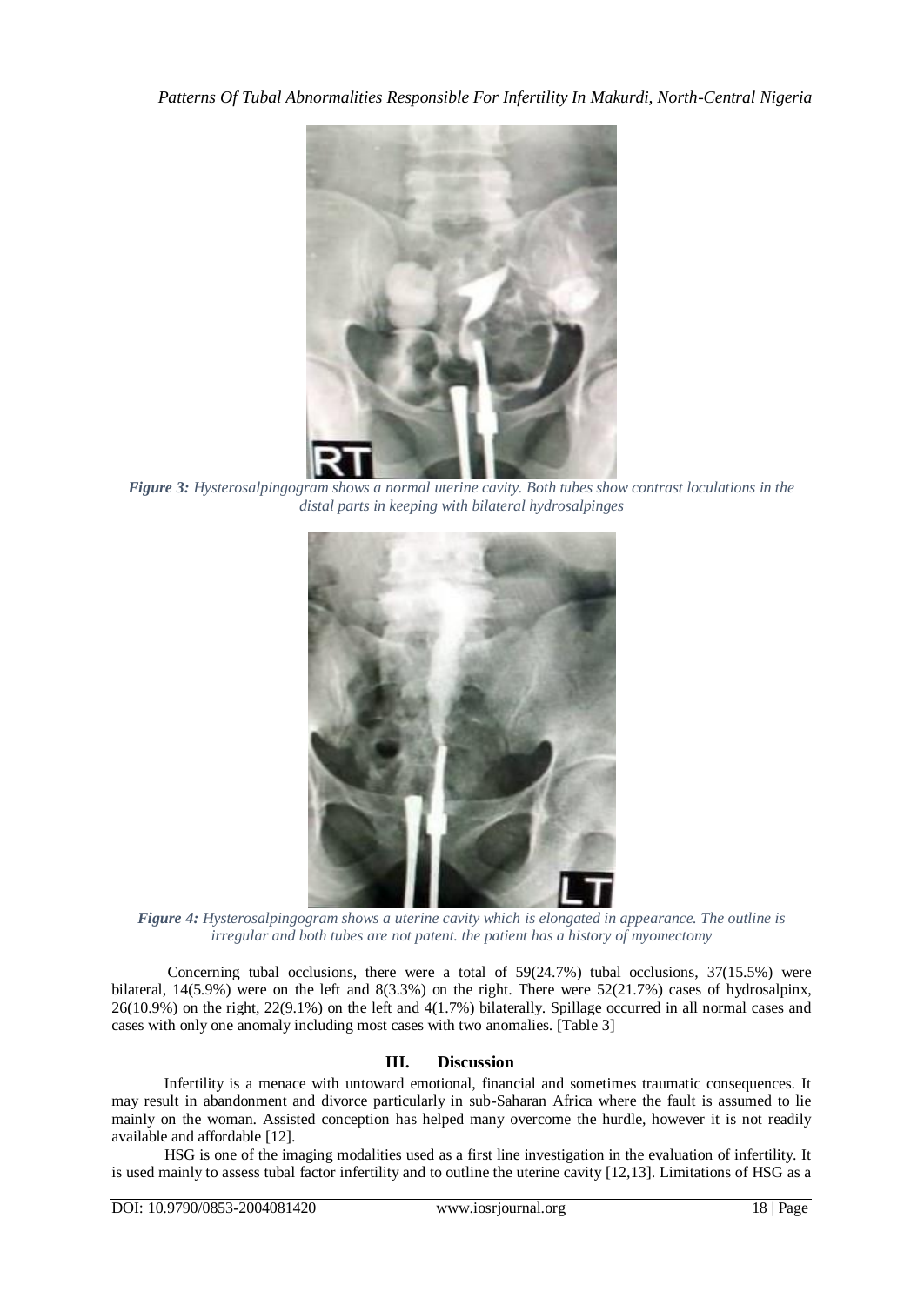diagnostic tool for tubal abnormality is a recognized fact and a matter for debate. Some authors consider the HSG to be an indispensable test that should be performed before laparoscopy, whereas others favor omission of the HSG altogether [14]. Though there are other advanced and efficient methods of evaluating the uterine cavity and fallopian tubes in women presenting with infertility, hysterosalpingogram is still widely used because it is cheap, readily available and easy to interpret. It reveals the abnormalities in the cervix, uterus and fallopian tubes at a lower cost and noninvasively. It is readily available and usually the firstline of imaging evaluation of the fallopian tubes in infertility, especially in developing countries such as ours [11].

The age range in our study was 18-41 years. This is similar to older studies [15, 16] where this earlier presentation was attributed to early marriage. This was found in our study probably because certain communities around our environment still indulge in early marriages. Newer studies however have 20 years and above as their lower limit for HSG probably because of delay in marriage due to academic pursuit.[21]The upper age limit of our study was 41 years. This is lower than other studies [21] where the upper limit was as high as 52 years which was attributed to assisted conception techniques that are now offered to increase the chances for perimenopausal women. Our lower value of the upper age limit for HSG might be because we are yet to commence assisted conception methods. The mean and modal ages for HSG was similar to other studies [11,16,17] which clearly suggest that the most common age at which women are made to come for HSG for the purposes of infertility is 30-34 years. This has been explained to be because this is the period of peak female reproduction for most women [11], and so if pregnancy does not occur at this period it becomes a source of worry for such women to seek medical help.

In our study, secondary infertility (92%) was much more prevalent than primary infertility (8%). This is similar to other studies [11, 17, 19, 20]. Some studies however, found that primary infertility was more prevalent than secondary infertility [18, 21]. The findings in these later studies was surprising even to the investigators where in one of the studies[18], there were unexpected findings of cervical and uterine synechiae in women who claimed primary infertility and had denied previous premarital termination of pregnancy. This denial of previous pregnancy was explained to be probably due to fear of marital disharmony.

Most indications for HSG were for tubal factor infertility and only 11(5%) were for uterine fibroid, cervical and uterine synechiae. This was much lower than previous studies where values higher than 17% were obtained [11,21]. Normal HSG tubal findings with contrast spillage present were found in 128 (53.6%) patients while 111(46.4%) had one or more tubal pathologies. The prevalence of pathological findings was similar to a study done in Port Harcourt [11] and is comparable to other studies [18,20]. These findings are however much lower than findings of older studies, for example, the World Health Organization in 1976 reported that tubal occlusion and acquired tubal anomalies accounted for 85% of infertility in Africa [22]. Stewart-Smythe et al in an article on lessons learned from the public sector in Uganda, also documented tubal pathology in 82.5% of 206 women studied [12,23]. This may be explained to be due to poorer health seeking behaviour of patients in those older studies and the current use of antibiotics preventing infectious diseases from damaging tubes recently.

Bilateral tubal occlusion was seen in 15.5%. This is similar to a study done by Broeze et al [24] where a meta-analysis of seven studies on the hysterosalpingography diagnosis of tubal pathologies revealed that the overall prevalence of bilateral tubal pathology was 15% with a range across studies from 9 to 21%. This is however much higher than the 4% previously reported in Port Harcourt [25] and the 4.5% reported in Sokoto.[17] Tubal obstruction in our study was much higher on the left (5.9%) than on the right (3.3%). Similar results were obtained in a study in Lagos [12] These findings were however at variance with other studies [11,18]where tubal obstruction was more on the right and where this was explained to be due to previous appendectomy and its surgical complications [11]. We may not completely explain these differences but the use of antibiotics and prompt treatment of infections that are usually found in the study area may have prevented this from being the case in this study and others with similar findings.

Hydrosalpinx was seen in 21.7% of the cases. Similar findings were reported by Bello [20] in Ilorin and Okonofua [26] in Benin City where values of 20% and 23.3% were obtained respectively. These findings were however higher than previous studies where the incidence of hydrosalpinx ranged from 6.4 to 11% [11,21,27]. Hydrosalpinx was noted to be more common on the right (10.9%) followed by 9.1% on the left with bilateral hydrosalpinx accounting for only 1.7%. Some researchers have suggested that the presence of the appendix on the right side may predispose to increased PID on the right side with resultant hydrosalpinx [20]. Majority of these cases also showed the presence of contrast material spillage unlike previous studies [11] where majority of cases showed no contrast spillage. This can also be explained to be due to earlier commencement of antibiotics where damage to the tube to cause hydrosalpinx must have occurred but not enough to cause distal tubal occlusion.